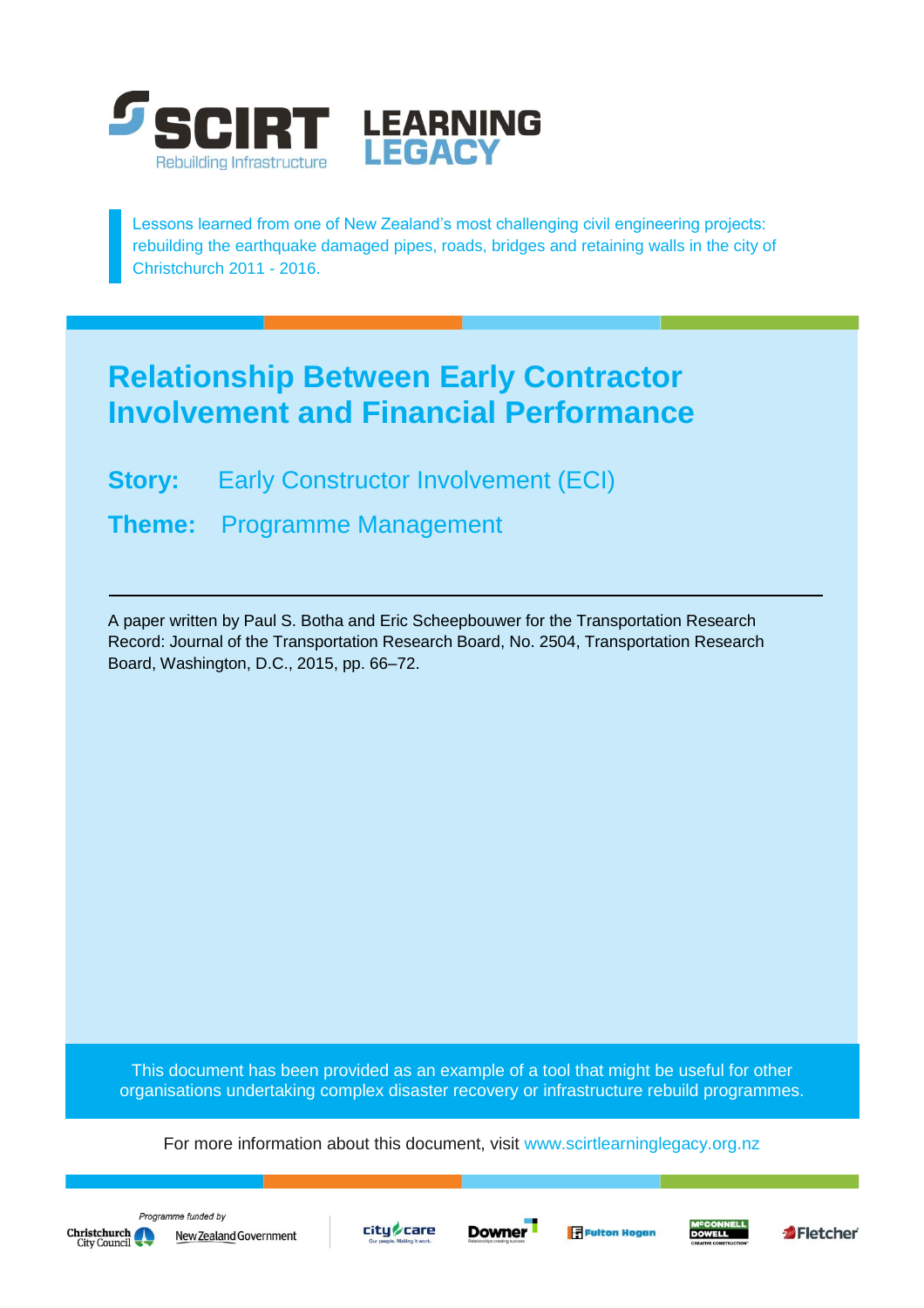

This work is licensed under a Creative Commons Attribution 3.0 New Zealand License.

The authors, and Stronger Christchurch Infrastructure Rebuild Team (SCIRT) have taken all reasonable care to ensure the accuracy of the information supplied in this legacy document. However, neither the authors nor SCIRT, warrant that the information contained in this legacy document will be complete or free of errors or inaccuracies. By using this legacy document you accept all liability arising from your use of it. Neither the authors nor SCIRT, will be liable for any loss or damage suffered by any person arising from the use of this legacy document, however caused.



Programme funded by New Zealand Government









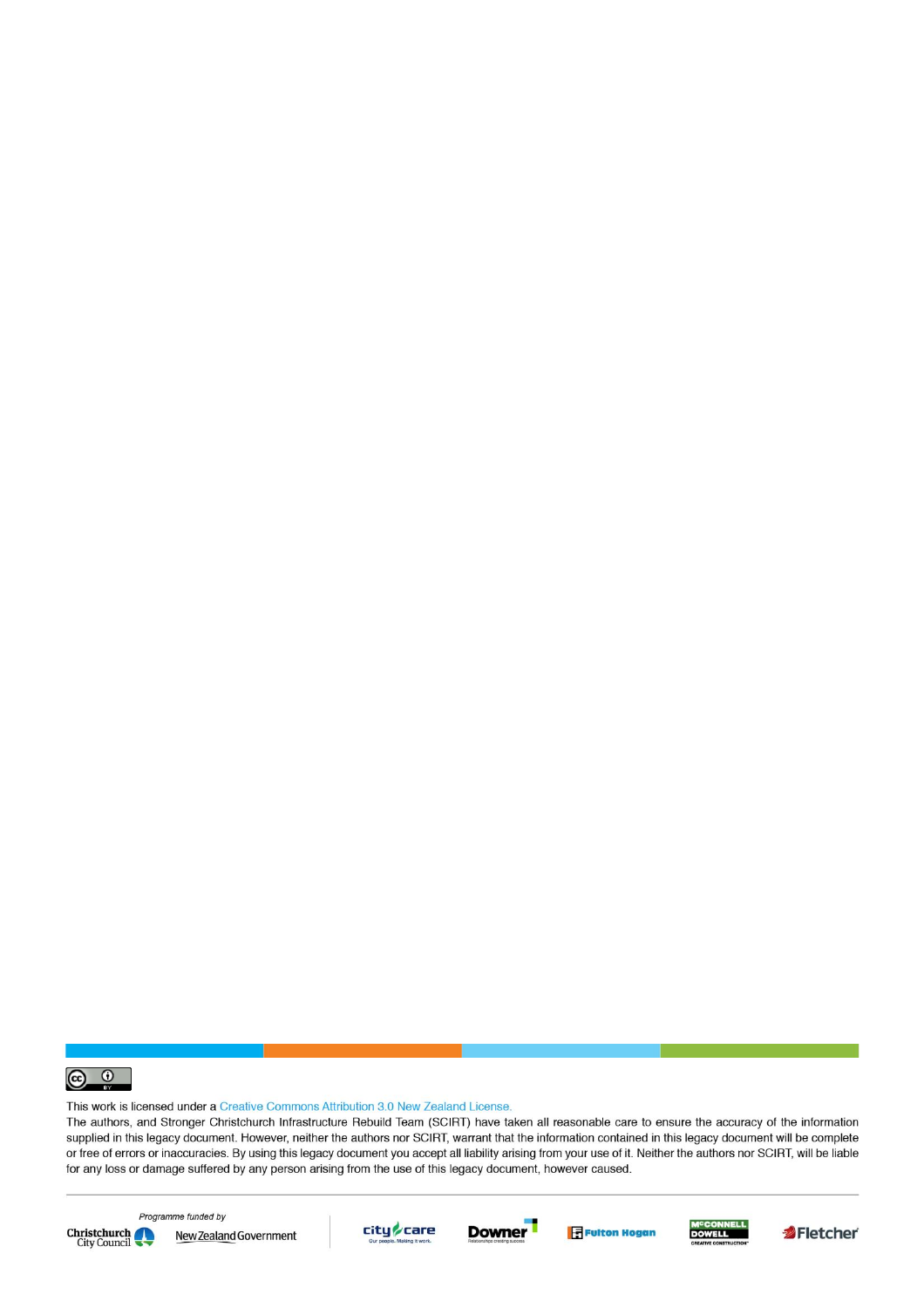# **Relationship Between Early Contractor Involvement and Financial Performance in the Rebuilding of Infrastructure in Christchurch, New Zealand**

## Paul S. Botha and Eric Scheepbouwer

**Alliance contracting is a partnering project or program delivery method in which all parties work collaboratively to share risks. The Stronger Christchurch Infrastructure Rebuild Team (SCIRT) alliance has been set up to manage the high risk of the unknown scopes of work associated with disaster recovery projects after the 2011 earthquakes in Christchurch, New Zealand. SCIRT uses early contractor involvement (ECI) as a key measure of risk mitigation and to offer value for money. ECI provides constructability input during the design process to ensure that any issues and construction risks are identified early and taken into consideration. Because there has been considerable pressure to start the rebuilding, not all SCIRT projects have had the benefit of ECI. With the objective of quantifying the positive effect that ECI has on financial outcomes, 288 projects that were in construction or had been finished by the end of February 2014 were compared. The comparison was based on whether ECI had been used both during the design phase of a project and in the cost estimation of the project. The results clearly showed that across the alliance program there was significant improvement in cost performance and cost accuracy of reconstruction projects that received early contractor input.**

Following the first earthquake on September 4, 2010, Christchurch, New Zealand, suffered a substantial amount of damage to its infrastructure. An emergency response program was put together by the city council and referred to as the Infrastructure Rebuild Management Office. Under this arrangement, the city was divided into four geographical areas; each area was allocated to a civil construction company to manage the design and construction of the repair works. A second large earthquake on February 22, 2011, resulted in the loss of 185 lives, extensive damage to buildings and houses, widespread liquefaction, and a significant increase in the amount of damage to the city's already damaged infrastructure. The extent of the damage and the resulting increased need for resources meant that a different delivery model was needed to manage and coordinate the rebuild. The need to combine resources and share knowledge to ensure that the damaged infrastructure would be reinstated as quickly as pos-

sible and that the rebuild could be completed within a 5-year period, combined with the risk associated with the unknown scopes of work and further seismic activities, made an alliance the ideal program delivery model (*1–4*).

Alliance contracting has previously been used as a delivery model in which organizations work collaboratively and share responsibility and risk (*4*). The alliance approach to project delivery is basically a different way of targeting project outcomes and sharing risk. Initially, the alliance model was of a form that is now commonly known as a "pure" alliance. This model has been widely investigated and reported on (*5–12*). More recently, other variants of the alliance model have been implemented; these variants differ significantly from the pure alliance model and offer a project delivery model that can be suited to different situations (*13*).

One of the benefits of the alliance approach is having access to construction personnel during the design phases of the project to help make more informed decisions to optimize the design and manage the risks (*14*). In the Stronger Christchurch Infrastructure Rebuild Team (SCIRT) alliance, contractor involvement is provided by the contractors in a structured process to provide the design teams with constructability advice and ensure that any issues and construction risks are identified and taken into consideration early in the design process (*15*). Another objective of early contractor involvement (ECI) is to ensure that the project costing is well informed and has a safe methodology and that any identified construction risks are properly assessed.

Disaster recovery projects are comparable to major infrastructure projects (*2*), and major infrastructure projects have a history of incurring cost overruns, which are often a result of ineffective risk management and a lack of accountability (*16*). In the United States, the Construction Industry Institute stated that partnering offered opportunities to improve the cost-effectiveness of construction projects (*17*). In the United Kingdom, Latham argued that partnering could reduce costs as well (*18*). Several authors have identified a commitment to partnering from all involved parties, ECI during the design, the identification of risk, and trust and relationships as key factors for mitigating risk and increasing the likelihood of meeting target project costs (*19, 20*). But no research has been found that quantifies the effect of the factors on cost certainty or on the reduction of the cost of alliance contracting. In the present research, the financial data from 288 projects that are in construction, handover, or practical completion are used to illustrate how, in an alliance, contractor input early in the design process affects the final cost outcome and cost certainty of the projects.

P. S. Botha, Stronger Christchurch Infrastructure Rebuild Team, 1 Magdala Place, Middleton, Christchurch 8024, New Zealand. E. Scheepbouwer, Department of Civil and Natural Resources Engineering, University of Canterbury, Private Bag 4800, Christchurch 8140, New Zealand. Corresponding author: E. Scheepbouwer, eric.scheepbouwer@canterbury.ac.nz.

Transportation Research Record: Journal of the Transportation Research Board, No. 2504, Transportation Research Board, Washington, D.C., 2015, pp. 66–72. DOI: 10.3141/2504-08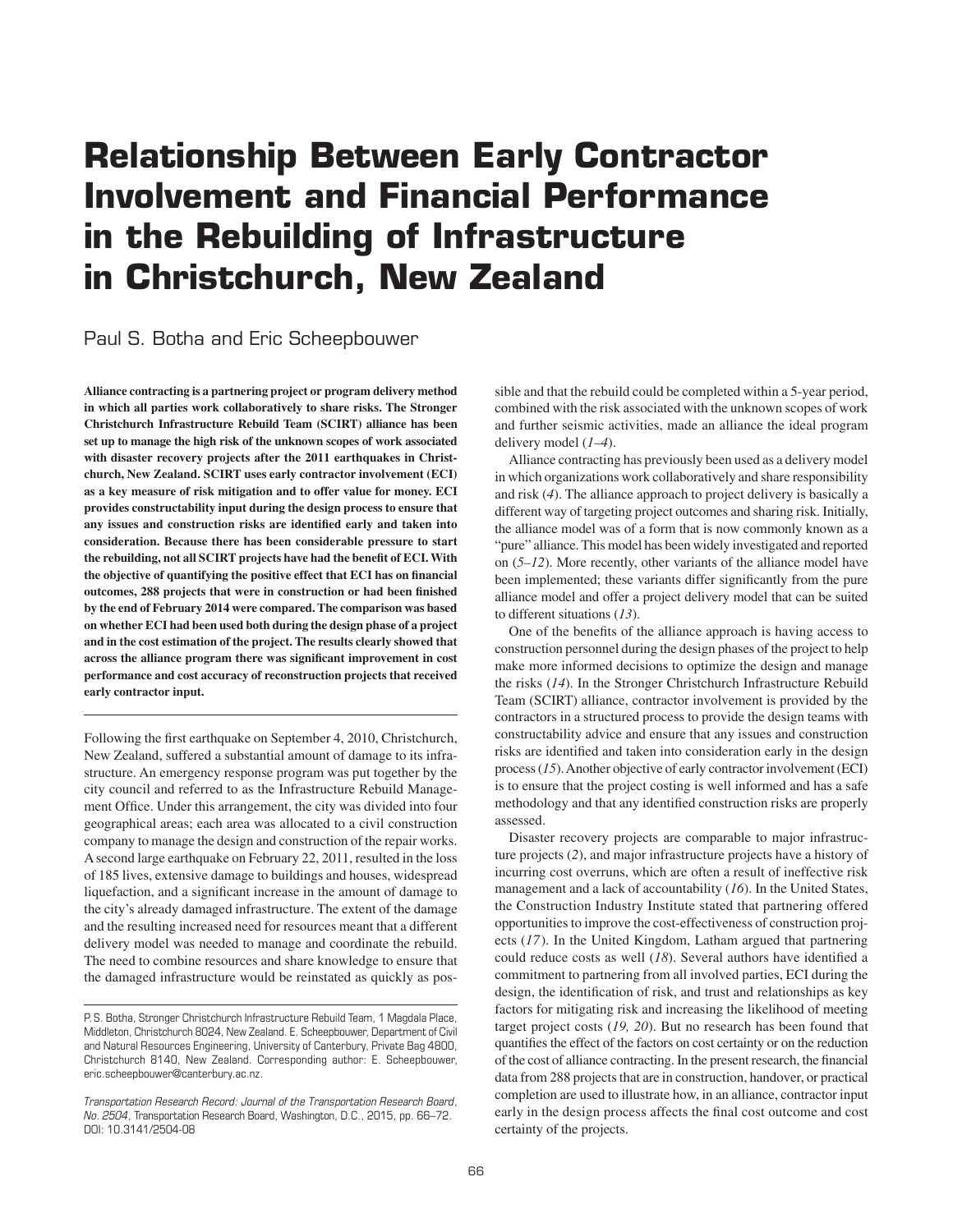

**FIGURE 1 SCIRT organizational structure.**

## SCIRT Alliance

In New Zealand, SCIRT was set up as a multiclient–multicontractor alliance in September 2011 (*13*). The alliance is responsible for assessing the infrastructure network for earthquake damage and managing, coordinating, prioritizing, designing, estimating, and delivering the various work packages that are needed to rebuild Christchurch's damaged infrastructure. SCIRT consists of eight parties. The local council, the central government, and the New Zealand transport agency are the owner participants and funding agencies; five of New Zealand's largest civil engineering construction companies are the nonowner participants (*3*). All other companies or individuals that cooperate in the infrastructure rebuild are employed by SCIRT but are not part of the alliance.

The alliance consists of a board, a management team, and an integrated services team (IST), as shown in Figure 1. The board consists of the chief executive officers of the participants and oversees the management team that manages the day-to-day operations; both the board and the management team are formed by staff seconded to SCIRT from the participants. The IST is made up of specialists such as quantity surveyors, designers, planners, and asset managers; these specialists provide all the asset assessment, project prioritization, concept design, and detailed design services. These specialists are either seconded from the participants or selected through a request for professional services procurement process. During peak times there were 270 full-time staff employed in the IST offices. Since the earthquakes were a national disaster and all companies were keen to participate, there was no difficulty finding staff.

One of the responsibilities of the IST is to determine the target cost for each project independently of the construction companies (*13*). The independence is set up to ensure that fair trade practices are followed. In alliance contracting, the target cost is referred to as the "target outturn cost" (TOC); in SCIRT the TOC represents the estimated physical construction cost and the on-site supervision only. Other costs, such as the design costs, are paid on a cost-reimbursable basis to the design companies and form part of the total project cost to the client but are not included in the project TOC. This definition differs from the calculation of the TOC in other alliances, in which direct project costs, such as design, are also part of the TOC (*13*).

The rebuild of the city's infrastructure is scheduled to be completed in December 2016 and is referred to as the program of works. The infrastructure includes such assets as nationally owned and councilowned roads and bridges, water supply reticulation and water storage reservoirs, wastewater reticulation and pump stations, and stormwater reticulation and pump stations. The program is divided into smaller projects, each identified with a unique project number. Each of these projects is designed by one of the design teams, which are embedded in the IST. After a project has been estimated for cost, the project is allocated to one of the construction companies for construction. In SCIRT the construction companies have set up offices for the delivery teams apart from the IST (*3*). This situation seems counterintuitive for an alliance (*14*); however, only the actual construction teams are located in the separate offices, and there is still a lot of collaboration with the designers and other IST staff during construction. In Figure 2 a SCIRT project life cycle is displayed. Each stage in the cycle is referred to as a "gate."



**FIGURE 2 SCIRT project life cycle.**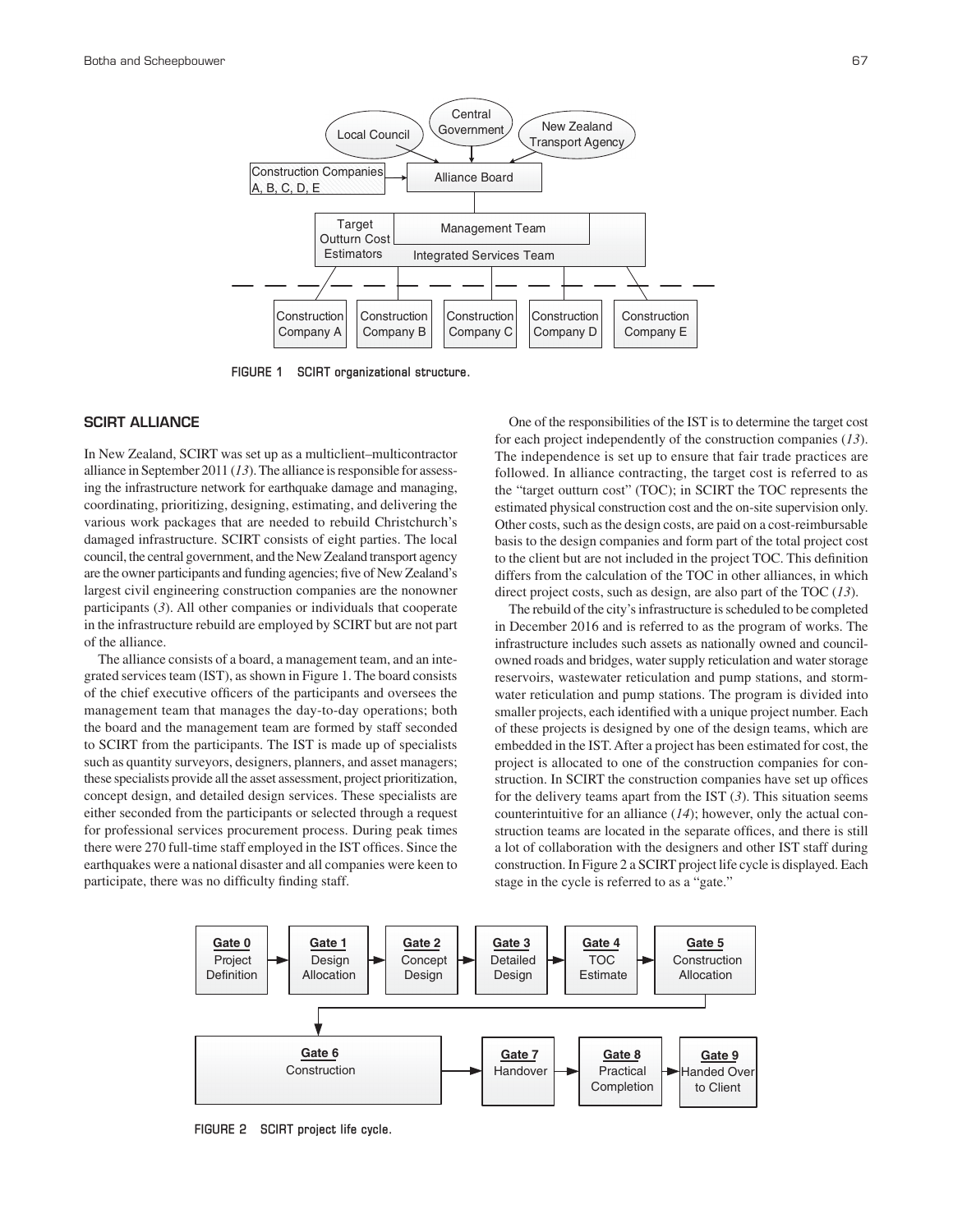Each of the projects is delivered on a cost-reimbursable basis with a pain–gain share agreement. According to this agreement, the sum of all the cost savings and cost overruns of the projects will be split between the participants of the alliance at the conclusion of the SCIRT program. This pain–gain sharing is capped at the amount of the indirect costs of the contractor (*14*); in other words, the contractors are always paid the direct project costs but could lose or gain an amount equal to the profit plus the corporate overheads margins.

The SCIRT alliance has been set up to reward good performance with an increase in the allocation of the future workload. The future work allocation is based on a delivery performance score that is calculated as the financial performance of each delivery team's projects against the TOC as well as the performance against several noncost key performance areas. The delivery performance score has been set up to create price tension between the delivery teams in a collaborative environment and provide the client organizations with value for money (*3, 13*).

The construction work has been prioritized and generally starts with the asset that is the most critical, the deepest, and the most expensive: the wastewater reticulation network. This asset is follow by road, water supply, and stormwater assets. Existing sewer catchment areas have been used as identifiers for repairs to all assets in a particular area of the city. Work has also been designed in this order, starting with the wastewater reticulation and pump stations for each catchment, followed by the roadway packages and other assets in the same area.

### ECI in SCIRT

In the SCIRT rebuild program, each delivery team should have a dedicated ECI manager who works collaboratively with the design teams to provide constructability input into the design to ensure that all construction risks have been taken into consideration (*15*). This input is achieved through regular meetings as well as risk and constructability workshops. These interface meetings are led by the ECI manager from the delivery team, who is also responsible for ensuring that all key milestones are met.

At the end of the detailed design phase, the ECI manager is responsible for submitting the required deliverables for consideration to the IST estimator who is pricing up the work. The required key deliverables are the methodology, the traffic staging details, the construction schedule in bar chart format, the updated risk register, and the inspection and test plan. It is also the responsibility of the ECI manager to review the bill of quantities prepared by the designers to confirm that it accurately reflects the scope of work and ties in with the proposed methodology to construct the work safely. (See Table 1

for the key roles and responsibilities during ECI.) The three key roles in ECI are the leader of the design team, the project manager or delivery lead as leader of the construction team, and an ECI manager.

On completion of the detailed design of a project, after the submission of the ECI deliverables and design documentation, the IST estimator, the ECI manager, and an independent (external) estimator arrange a handover meeting during which the project is discussed and any concerns about or differences in methodology are resolved and agreed. The independent estimator is employed directly by the owner participants of SCIRT and is not part of the alliance. During the handover meeting the discussions concern methodology, duration, and risks; discussions about price are prohibited to ensure the independence of the TOC and to prevent any direct influence from the delivery teams. After this meeting the TOC for the project is estimated by the resident IST estimators.

The TOC is determined from a first principle buildup, a process that adds the cost of material (determined by supply pricing from the market) and the costs of equipment and labor (determined by rates agreed with the independent estimator). The independent estimator signs off on each TOC once an agreement is reached through a parallel estimating process (*3*). The presence of an independent estimator in this process serves to ensure that the right procedures are followed and that the TOC has been set correctly. Once the TOC has been signed off on and the project is allocated to a delivery team for construction, the TOC can only be adjusted through an approval process referred to as work scope change. Work scope changes are only approved for client instructions and changes in design or project definition.

This ECI process provides the delivery teams with an opportunity for early construction planning and to understand the project and plan for construction. In Figure 2, ECI would involve collaboration at Gates 2 and 3 and input at Gate 4. The final allocation of the project to a delivery team occurs after the TOC has been set (Gate 5); the provision of early contractor input during the design of a project is no guarantee that the project will be allocated to the delivery team who provided the input.

## Defined Periods within Program of Works

In the quick transition from the disasters to the rebuilding of the infrastructure, three distinct periods within the program of works could be identified: the transition, the ramp up, and the steady state. A fourth period, the ramp down, will occur gradually across the program. During this period staff and contractors will transition out of

**TABLE 1 Key Roles and Responsibilities During ECI**

| <b>ECI</b> Team Member         | Responsibilities                                                                                                                                                          |
|--------------------------------|---------------------------------------------------------------------------------------------------------------------------------------------------------------------------|
| ECI manager from delivery team | Lead and chair ECI team interactions<br>Ensure that key dates are met<br>Review bill of quantities                                                                        |
| Design lead                    | Identify and communicate design parameters and issues<br>Evaluate input from delivery team and integrate modifications as<br>required to the design and risk register     |
| Delivery lead-project manager  | Communicate construction methodology and any associated issues<br>Evaluate input from designer and make modifications as required to<br>the methodology and risk register |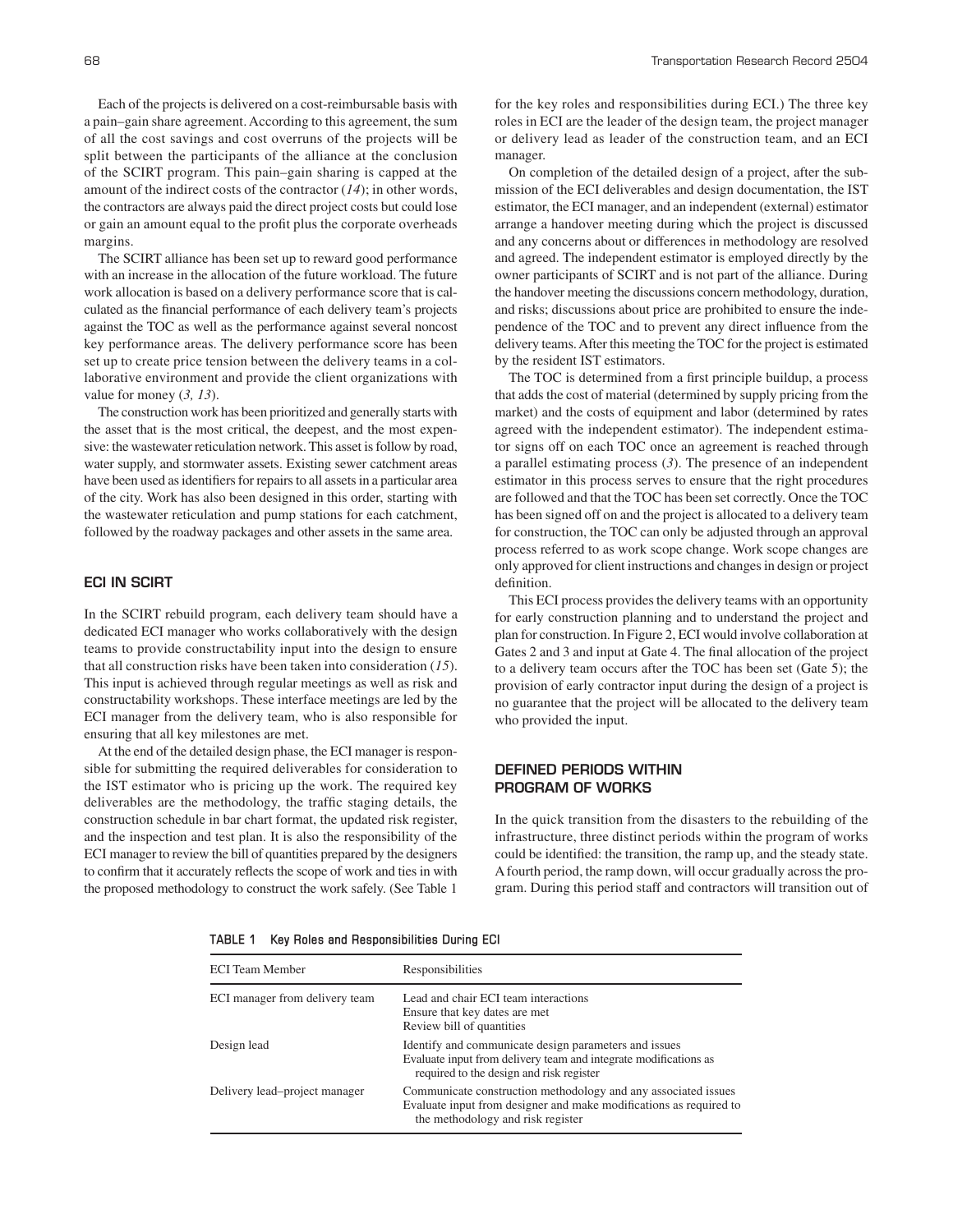the rebuild program and back to their usual business. Each of these periods has had some unique characteristics that have significantly impacted the financial performance of the program of works.

#### Transition Period

After the signing of the alliance agreement in September 2011, all the projects identified under the previous delivery program (the Infrastructure Rebuild Management Office) were transferred to SCIRT. Projects with designs that were either completed or well advanced were estimated and constructed under the SCIRT alliance commercial model. These projects were prioritized for construction during the transition period, which lasted from October 2011 to February 2012. The projects were mostly water mains, although the first of the gravity wastewater projects was also estimated and delivered during this period.

During the Infrastructure Rebuild Management Office period, the projects had been procured on a basis similar to a typical design–build project: each contractor had independently engaged and managed a design consultancy to provide the professional design services. The designs were therefore well informed, and the identified construction risks were well developed and incorporated into the design and construction methodologies.

#### Ramp-Up Period

SCIRT has an obligation to complete the program of works within a set period of time (*3*). To achieve this goal, a certain volume of work was scheduled to be completed per month across the program. This schedule, in turn, required every gate in the process to meet a minimum monthly target. During the ramp-up period, March 2012 to October 2012, more complex projects were designed than during the transition period. These projects were typically large-diameter pressure mains, wastewater pump stations, and civil structures such as bridges. To meet the program completion date of December 2016, a minimum monthly construction expenditure was required. Because of the increase in project size and a lack of resources from delivery teams while the systems and procedures in the IST were being developed, early contractor input during the design was limited. During this period there were few formal risk and constructability workshops as everyone focused on constructing the work packages in the field.

#### Steady State Period

As the staff became more familiar with the SCIRT processes, and business systems were developed, ECI became a formalized and documented process. During the current steady state period, November 2012 to date, there has been an increased focus from SCIRT on improving constructability input into the design and informing the independent TOC development in accordance with the ECI guidelines.

Projects designed during this period have had risk workshops and constructability workshops, attended by the nominated ECI team to provide constructability input into the design and ensure that construction risks have been identified and mitigated as much as possible. During the steady state period, formal handover meetings and site visits have been scheduled with the IST estimator to ensure that the methodology and risks are understood and taken into consideration for TOC development.

#### **METHODOLOGY**

An analysis has been done on the monthly financial data of all 288 SCIRT projects that were in construction, handover, or practical completion or that had been handed over to the client (Gates 6 to 9; see Figure 2) by the end of February 2014. The available project data contained the program period, the name of the delivery team, the present status of the project, the planned completion date, the date TOC deliverables were submitted, the original TOC value, the revised TOC value (adjusted after approved work scope changes), the cost to date, and the forecast final cost. The forecast final cost is the sum of the total cost paid to date and the cost for the completion of the work (according to the project manager).

In the analysis, the mean project cost outcomes were calculated for projects that were grouped on the basis of two variables. The first variable was the timing of the project or the program period during which the project was designed and constructed. The second variable was ECI and covered whether the project had had no ECI deliverables handed in, late ECI deliverables, or ECI deliverables that were handed in on time.

The results of the quantitative analysis were verified through discussions with the SCIRT risk manager, members of the SCIRT management team, and delivery team members. Although some factors—such as the procurement of subcontractors, the experience of certain staff, or risk events that may have occurred on site—may have affected individual project outcomes, it is assumed that these effects were averaged out because of the many projects used in the analysis.

## **DATA ANALYSIS**

All statistical analyses were performed with SPSS Version 20. A normality test was performed with the mean cost overruns as the dependent variable per period of projects with submitted deliverables, and through the use of the normal quantile–quantile plot, the variable was found to be approximately normally distributed. A univariate analysis of variance was calculated, and the estimated marginal means of the cost overrun per period in the program were analyzed to assess the financial impact of ECI on the TOC estimate for each project. The project cost outcomes were calculated as a percentage of the TOC:

$$
project cost = \frac{forecast final cost - TOC}{TOC}
$$
 (1)

A positive outcome indicated that there was a cost overrun, and the project was said to be in "pain"; a negative outcome indicated a cost saving (a cost underrun), and the project was said to be in "gain."

#### Results and Discussion

The 288 projects were divided into three distinct time periods: transition, ramp up, and steady state. Over these periods the project size increased steadily (see Table 2 for mean project sizes by period).

From the calculation of the mean project cost outcomes in each period of the SCIRT program, it is evident that the program performed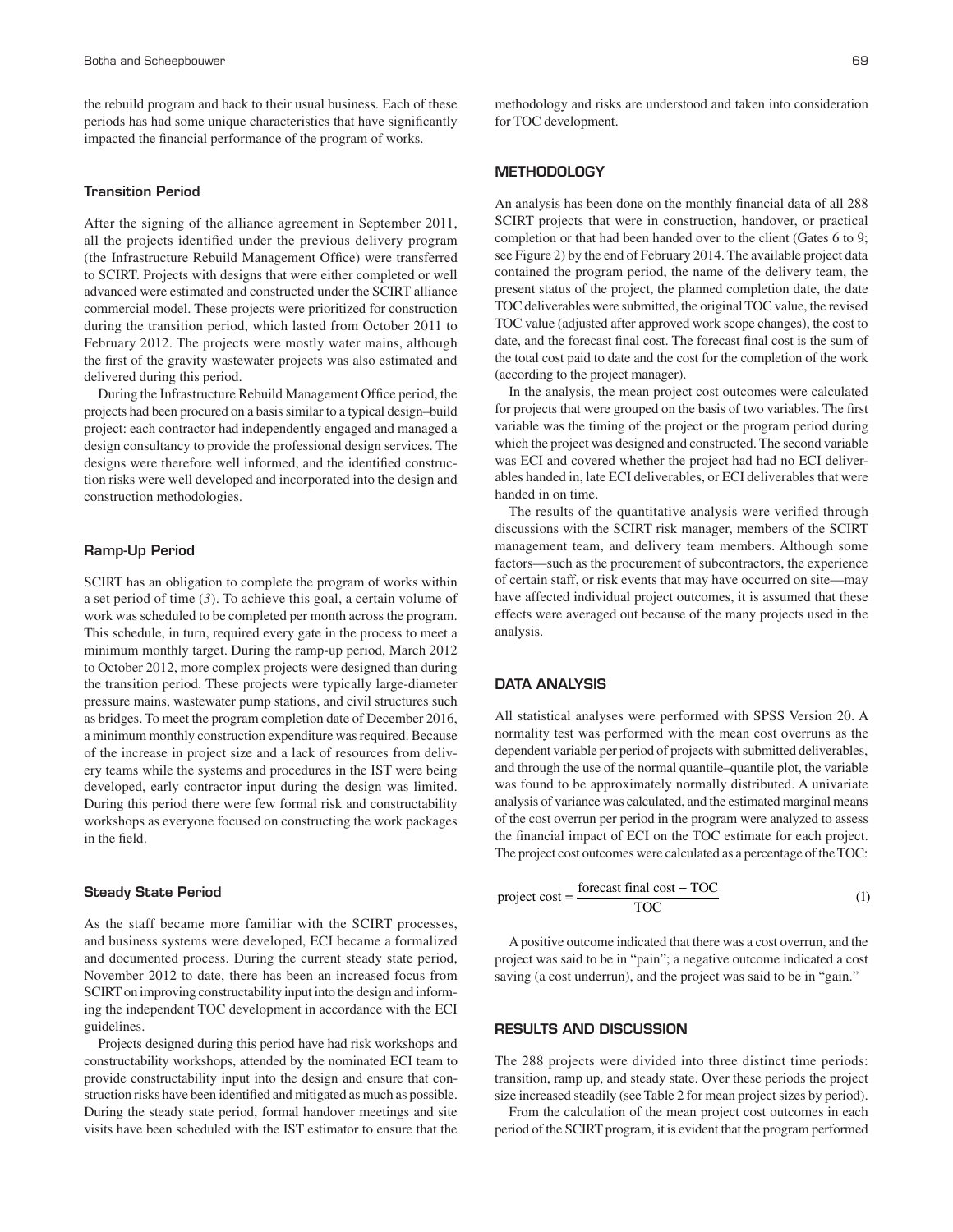**TABLE 2 Average Project Size per Period in SCIRT Program**

| Program Period | Number of Projects | Mean Project Size (\$ millions) |  |  |
|----------------|--------------------|---------------------------------|--|--|
| Transition     | 55                 | 0.59                            |  |  |
| Ramp up        | 94                 | 2.03                            |  |  |
| Steady state   | 139                | 3.79                            |  |  |
| Total          | 288                | 2.60                            |  |  |

differently throughout the duration of the rebuild (see Table 3). During the transition stage, the program performed well financially, with an average 1.6% cost saving. There were still many small emergency repair projects, of which the design and TOC development were not well informed, but once the designs of these smaller projects were completed, the design of the larger projects started.

In the following ramp-up period there was an average cost overrun of 12%. During this period the average project, across all delivery teams, suffered significant cost overruns against the TOC. At this time there was pressure to demonstrate progress and give the people of Christchurch confidence in the rebuild. This pressure meant that projects during this period were designed and priced with a less than optimal constructability input. This lack of input led to situations in which some designs were at risk of being incomplete, and the independent TOC development was often uninformed about the correct methodology and associated risks.

The ramp-up period also saw a significant increase in project size (see Table 2 for the average project size during the ramp-up period); this increase occurred during a time when the SCIRT business systems and reporting structures were still being developed.

As a result of the pressure to construct the increased volume of work during the ramp-up period, the delivery teams had to increase their workforces, and some of the new staff was inexperienced in the concept of alliance contracting (*1*). The large difference between the upper and lower bounds of the mean cost overruns was indicative of the large variance in the performance of the individual projects.

In the steady state period, the program showed a significant improvement in financial performance against the TOC, with a cost overrun of 0.9%.

## Cost Outcomes of Projects and Submittal of ECI Deliverables

As a result of the designs being developed under the Infrastructure Rebuild Management Office arrangement, ECI during the transition period was interactive and informal. The design of these projects

was completed during a period when the designers were reporting directly to the construction company. When these projects were transferred to the SCIRT program for estimating and construction, there was no requirement from the IST to submit the ECI deliverables before the estimate could be completed.

During the ramp up, some projects started construction before the design and TOC were completed. Very little effort from the delivery teams was put into properly informing the design and the TOC estimate as the teams were under pressure to start constructing the projects. There was also no requirement during the ramp up to get the deliverables submitted before the TOC was signed off on nor was there any communication with the estimator. Toward the end of the ramp-up period, the ECI guidelines were released, and the IST instructed that no construction activity was to start before the TOC had been finalized.

During the steady state period, the TOCs have not been allowed to be released before the deliverables have been submitted and any differences with the methodology have been resolved. However, at the start of the steady state some projects were already being estimated for which deliverables had not been received on time.

The mean cost overruns for projects grouped according to the submittal of ECI deliverables were analyzed per period in the program to date (Table 4). For this analysis the date the deliverables were uploaded to the SCIRT document control system was compared with the date the TOC was signed off on and released. From an estimating perspective, submitting the deliverables late had the same result as not submitting the deliverables at all: the deliverables were either taken into account in the estimate or they were not. From a project perspective, the deliverables being submitted late indicated that construction planning had been undertaken for the project.

The four projects in the transition period with deliverables that were submitted late showed an average −24.8% overrun, or a 28.4% cost saving; however, the small sample size caused the standard error of the mean, 16.4%, to be large. When the upper and lower bounds of these projects (8.1% and −57.7%, respectively) is taken into consideration, it can be argued that preconstruction planning made a positive difference in the performance of these projects.

During the ramp up, projects for which no deliverables were submitted had the biggest average cost overrun in the program of 14.3%; projects during the same period for which deliverables were submitted on time had an average saving of 0.1%. This result shows that there was an improvement of 14.4% against the TOC of projects for which deliverables were submitted on time during the ramp-up period. During the same period, there was a 3.9% improvement of performance against the TOC on projects for which deliverables were submitted late and therefore had the benefit of preconstruction planning but for which the TOC estimation was not informed.

**TABLE 3 Estimated Project Cost Outcomes per Program Period**

| Program<br>Period | Number of<br>Projects | Mean Cost<br>Overrun $(\% )$ |                               | 95% Confidence Interval |                    |  |
|-------------------|-----------------------|------------------------------|-------------------------------|-------------------------|--------------------|--|
|                   |                       |                              | SD in Cost<br>Overrun $(\% )$ | Lower Bound<br>(%)      | Upper Bound<br>(%) |  |
| Transition        | 55                    | $-1.6$                       | 4.8                           | $-11.1$                 | 7.6                |  |
| Ramp up           | 94                    | 12.0                         | 3.7                           | 4.7                     | 19.2               |  |
| Steady state      | 139                   | 0.9                          | 3.0                           | $-5.1$                  | 6.8                |  |

NOTE:  $SD = standard deviation$ .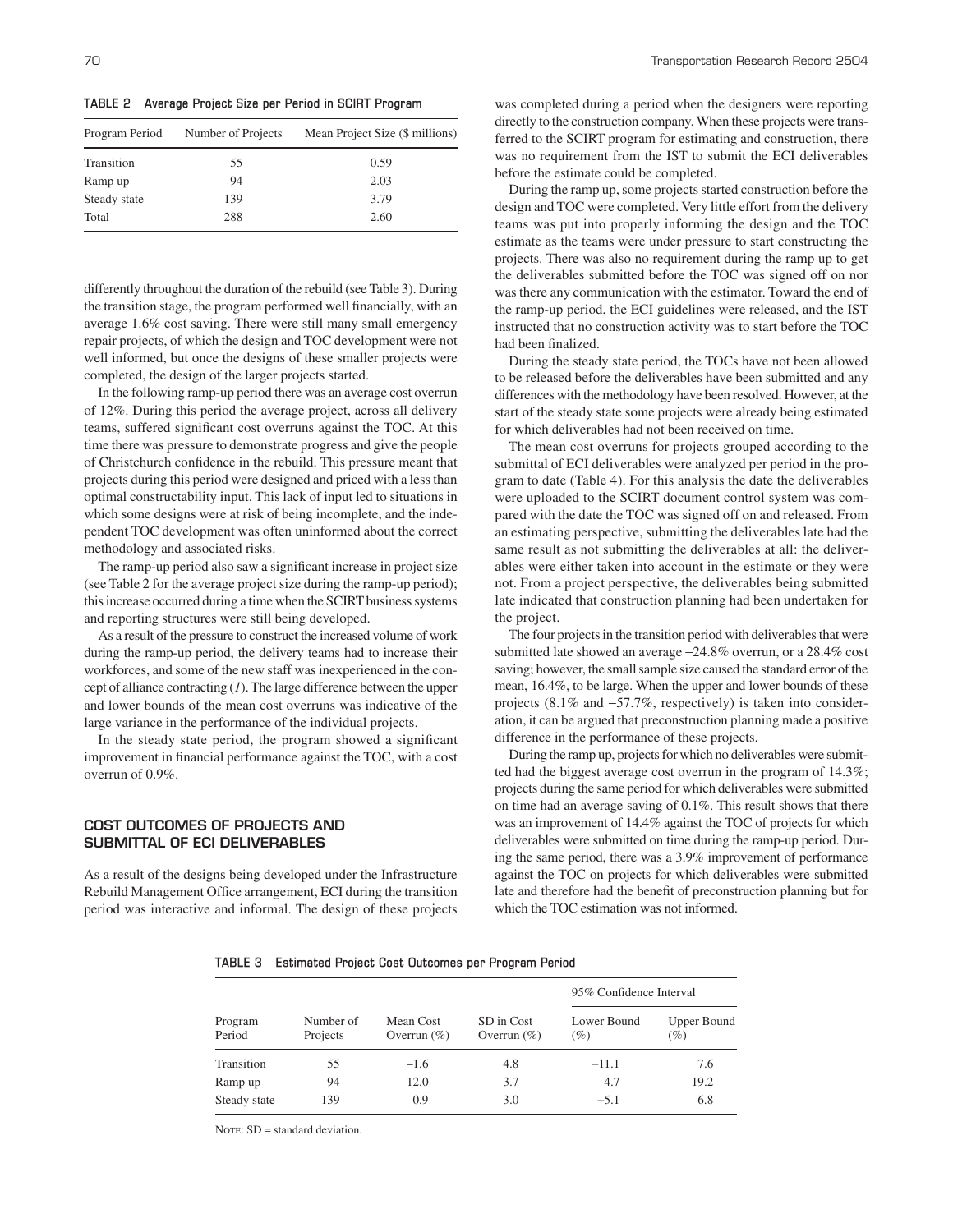| Program Period | <b>ECI</b> Deliverables | Number of<br>Projects | Mean Cost<br>Overrun $(\% )$ | <b>SE Mean Cost</b><br>Overrun $(\% )$ | 95% Confidence Interval |                           |
|----------------|-------------------------|-----------------------|------------------------------|----------------------------------------|-------------------------|---------------------------|
|                |                         |                       |                              |                                        | Lower Bound<br>(%)      | <b>Upper Bound</b><br>(%) |
| Transition     | Not submitted           | 51                    | 0.2                          | 4.6                                    | $-9.0$                  | 9.4                       |
|                | Submitted late          | $\overline{4}$        | $-24.8$                      | 16.4                                   | $-57.7$                 | 8.1                       |
| Ramp up        | Not submitted           | 59                    | 14.3                         | 6.5                                    | 1.5                     | 27.1                      |
|                | Submitted late          | 27                    | 10.4                         | 9.5                                    | $-8.5$                  | 29.4                      |
|                | Submitted on time       | 8                     | $-0.1$                       | 17.5                                   | $-34.9$                 | 34.7                      |
| Steady state   | Not submitted           | 21                    | 4.1                          | 4.9                                    | $-5.5$                  | 13.8                      |
|                | Submitted late          | 57                    | 2.6                          | 3.0                                    | $-3.3$                  | 8.4                       |
|                | Submitted on time       | 61                    | $-0.3$                       | 2.9                                    | $-5.9$                  | 5.4                       |

**TABLE 4 Estimated Mean Cost Overruns Relative to TOC of Projects: Input of ECI Deliverables**

NOTE:  $SE =$  standard error.

Projects in the steady state for which deliverables have been submitted on time are performing similarly to the projects in the transition period for which no formal deliverables were submitted. The projects in the steady state for which deliverables have been submitted late or not at all are performing slightly worse than the projects in the steady state for which deliverables have been submitted but better than similar projects in the ramp up.

The combined estimated marginal mean cost overrun of projects for which deliverables have not been submitted or have been submitted late for TOC sign-off during the steady state period is 3.0%; the projects in the same period for which deliverables have been submitted have an estimated marginal mean gain of −0.30%, which indicates that there has been a 3.3% improvement in performance against the TOC on projects for which the estimate and design have been well informed.

#### **CONCLUSIONS**

The SCIRT alliance model was developed to enable all parties to work collaboratively to optimize the design solution and reduce risk through access to ECI during the design of a project. The ECI measure not only provides constructability input into the design but also significantly informs the TOC estimate of each project and therefore gives the client organization certainty in the cost of the work. When the program is broken into three distinct periods, it is evident that with early contractor input into the design and TOC development, the projects perform better financially and provide the client organizations with more price certainty. The three periods in the recovery period—transition, ramp up, and steady state—each had different early contractor inputs.

The difference in the cost performance of projects between the transition stage and the ramp up was 10.4%; the difference between the ramp up and the steady state was 11.1%, with an average 10.7% financial improvement in projects that had ECI during design and price development. The financial performance of projects during the ramp-up phase was significantly worse than in the two other periods; the poorer performance was caused by the high pressure to get on with the work.

In the final period, the combined estimated marginal mean cost overrun of the projects for which deliverables have not been submitted or have been submitted too late is 3.0%; the projects in the same period for which deliverables have been submitted on time have an estimated marginal mean cost saving or underrun of 0.3%. This

finding indicates that there has been a 3.3% improvement in financial performance on projects that have had ECI.

Through the preparation of the ECI deliverables that are required for TOC development, the delivery team, by definition, is undertaking a substantial component of the preconstruction planning of a project. This situation is evident from the following result: projects that had deliverables submitted late for the TOC development still performed better than projects that had no deliverables submitted at all.

Use of ECI, whether informal and interactive or formal and documented, provides price certainty to client organizations through the provision of construction input during the design and the identification of construction risks. Good procurement practices and project management techniques are still required for the successful outcome of construction projects: ECI during the design and price development stages is not a guarantee of the financial performance of a project.

In present research the only variable that was consistently controlled for when the projects were divided into comparison groups was ECI; all other factors were randomly distributed. However, the individual effects of the other contributing factors, such as the procurement of subcontractors, the experience of the staff, or risk events that may have occurred on site, did affect the financial outcomes of individual projects. It is evident from the large differences in the individual financial outcomes that these factors deserve attention in future research.

#### **REFERENCES**

- 1. Chang, Y., and S. Wilkinson. Managing Resources in Disaster Recovery Projects. *Engineering, Construction and Architectural Management,* Vol. 19, No. 5, 2012, pp. 557–580.
- 2. Koria, M. Managing for Innovation in Large and Complex Recovery Programmes: Tsunami Lessons from Sri Lanka. *International Journal of Project Management,* Vol. 27, No. 2, 2009, pp. 123–130.
- Provost, L. Auditor-General's Overview: Effectiveness and Efficiency of Arrangements to Repair Pipes and Roads in Christchurch. Office of the Auditor-General, Wellington, New Zealand, Nov. 9, 2013. http://www .oag.govt.nz/2013/scirt.
- 4. Eriksson, P.E. Partnering: What Is It, When Should It Be Used, and How Should It Be Implemented? *Construction Management and Economics,* Vol. 28, No. 9, 2010, pp. 905–917.
- 5. Bresnen, M., and N. Marshall. The Engineering or Evolution of Cooperation? A Tale of Two Partnering Projects. *International Journal of Project Management,* Vol. 20, No. 7, 2002, pp. 497–505.